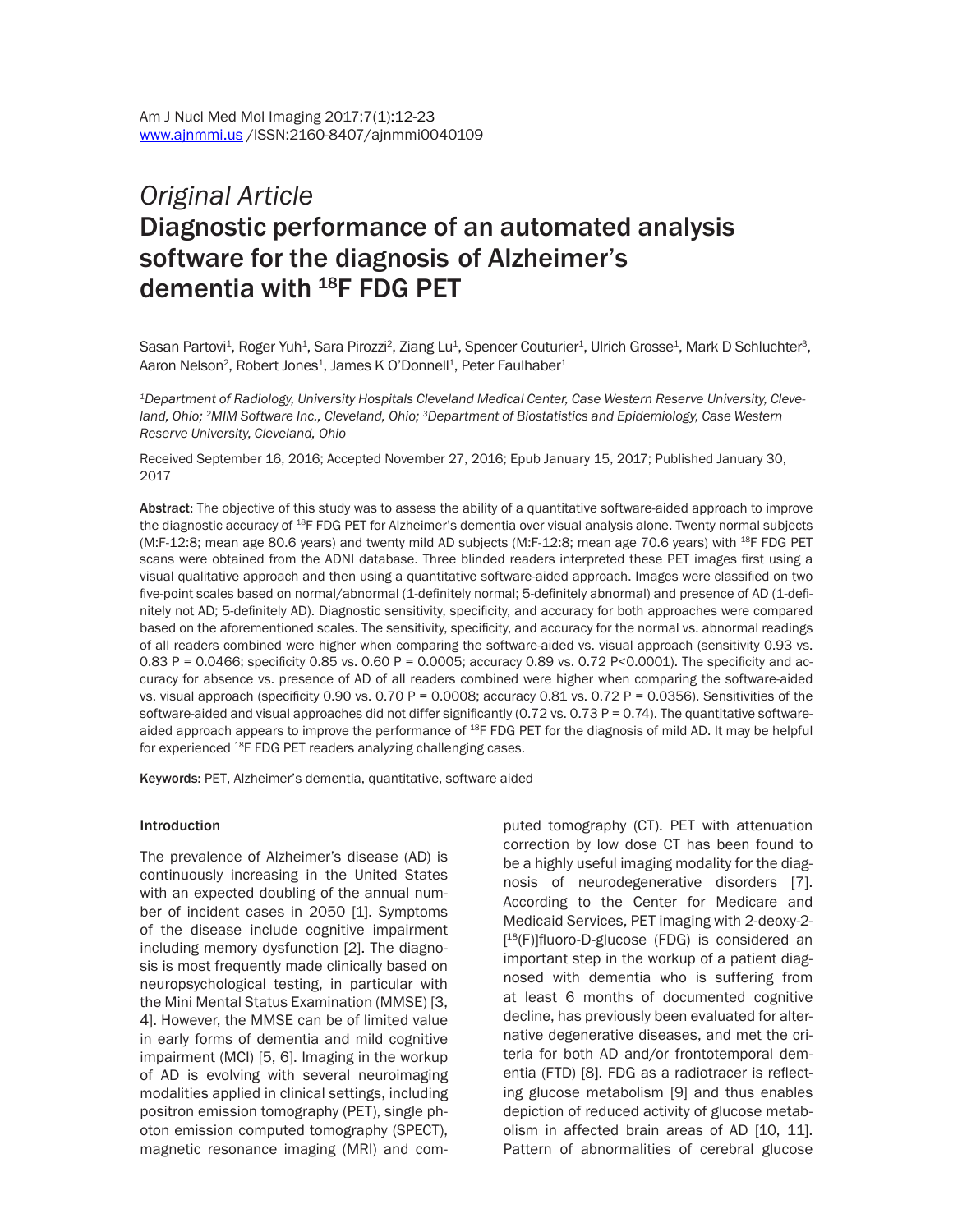|                                                           | Healthy controls | Alzheimer disease patients |
|-----------------------------------------------------------|------------------|----------------------------|
| Number of subjects                                        | 20               | 20                         |
| Male $(\%)$                                               | 12(60)           | 12(60)                     |
| Mean age $\pm$ standard deviation                         | $80.6 \pm 7.2*$  | $70.6 + 10.4*$             |
| Mini-Mental State Examination (MMSE) ± standard deviation | $29+1.4$         | $22.8 + 1.9$               |
| Clinical Dementia Rating (CDR)                            | Ω                | 0.5/1                      |

Table 1. Baseline characteristics of the healthy controls and Alzheimer disease patients from the ADNI database (https://ida.loni.usc.edu)

\*Mean age differed significantly between healthy controls and Alzheimer disease patients (P = 0.005).

metabolism in AD can involve the parietotemporal, posterior cingulate, precuneus and frontal cortex [2, 12-18]. Sparing of the sensorimotor cortex, subcortical gray matter, visual cortex, basal ganglia, cerebellum, and thalami is a distinguishing feature of AD as opposed to other forms of dementia [8]. FDG-PET revealed sensitivity above 90% and specificity above 70% for the diagnosis of AD while correctly identifying the presence of AD in 88% of patients when compared with histopathology [17]. A recently published meta-analysis pooled data from 27 studies and determined a sensitivity of 90% and a specificity of 89% for the diagnosis of AD against non-demented healthy controls with FDG-PET [19]. Interpretation of FDG-PET in the setting AD is usually in a manual approach using visual qualitative reading. A manual approach can be prone to interpretation errors and strongly depends on the experience and training of the reading physician [20]. FDG-PET with a quantitative component using software-aided analysis may increase diagnostic performance for AD detection. Previous studies for quantitative AD diagnosis with FDG-PET applied voxel-based procedures with ageadjusted t-statistics, statistical parametric mapping approaches and standardized stereotactic surface projections (SSPs) [21-23]. The purpose of this study was to determine whether a commercial quantitative software tool, MIMneuro<sup>™</sup> (MIM Software Inc. Cleveland, OH) could improve the diagnosis of AD compared to qualitative visual analysis alone for three experienced board certified radiology and nuclear medicine physicians (25 years, 12 years and 6 years of experience).

#### Subjects and methods

*ADNI (Alzheimer's disease neuroimaging initiative)*

Forty subjects with FDG PET brain scans were obtained from the ADNI database (adni.loni. usc.edu). All subjects included within the ADNI database gave written informed consent to participate in the study. The ADNI was launched in 2003 as a public-private partnership, led by Principal Investigator Michael W. Weiner, MD. The primary goal of ADNI has been to test whether serial magnetic resonance imaging (MRI), positron emission tomography (PET), other biological markers, and clinical and neuropsychological assessment can be combined to measure the progression of mild cognitive impairment (MCI) and early Alzheimer's disease (AD). For up-to-date information, see www.adniinfo.org. In addition to FDG PET scans, all ADNI subjects received baseline comprehensive neuropsychological evaluation, laboratory tests and blood samples for genetic analysis, and structural MR exams [24].

#### *Subject selection*

Twenty normal controls and twenty AD subjects were chosen from the ADNI database. The normal control patients (12 male, 8 female) ranged in age from 71 to 94, with a mean age  $\pm$  SD of 80.6±7.2 y, and fulfilled all eligibility criteria for enrollment as an ADNI normal control including a Clinical Dementia Rating (CDR) score of 0, a MMSE score between 24-30, and no diagnosis of depression, MCI, or dementia. Normal controls included in this study also had a negative PET amyloid scan and did not progress to MCI or AD within 24 month follow up. The mild AD subjects (12 male, 8 female) used in this study had CDR scores of 0.5 or 1, MMSE scores between 20 and 26, and met the National Institute of Neurological and Communicative Disorders and Stroke and the Alzheimer's Disease and Related Disorders Association (NINCDS/ADRDA) criteria for probable AD, and had a positive amyloid scan. AD patients ranged in age from 55 to 89 years, with a mean age  $\pm$ SD of 70.6±10.4 years. Baseline characteristics of healthy controls and AD patients are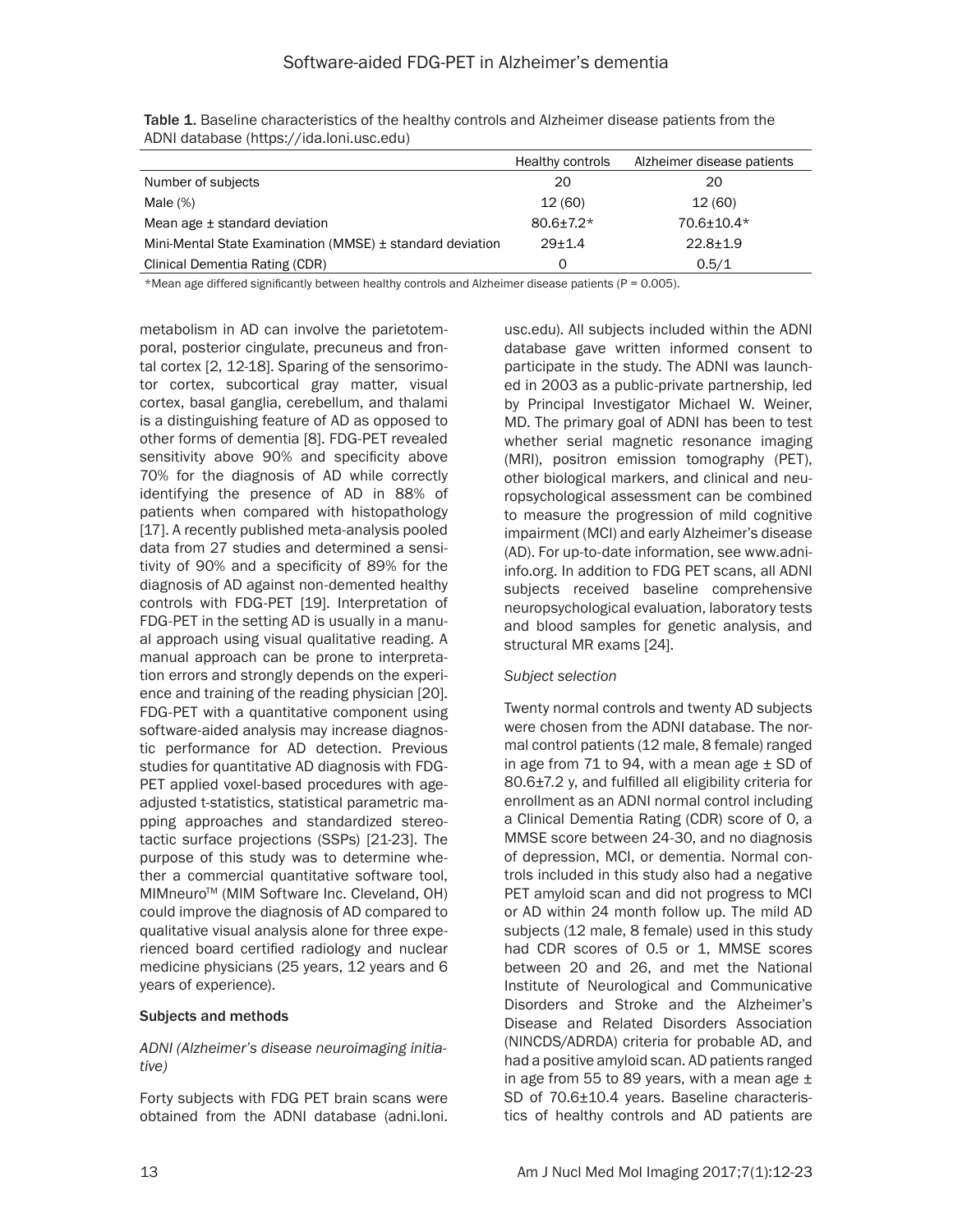

Figure 1. Representative examples of FDG-PET in a patient with Alzheimer's disease (A) and in a healthy control (B) from the ADNI database (https://ida.loni.usc.edu).

shown in Table 1. All subjects were clinically followed and imaged at 6, 12, and 24 months.

#### *18F-FDG PET imaging data*

All FDG PET scans were acquired between 2007 and 2011 under common standardized FDG PET acquisition protocols consistent with ADNI standards. Data were corrected for scatter and radiation-attenuation using transmis-

sion scans for systems having rod sources, or by CT scan for sites with a PET/CT scanner. Data were reconstructed using measuredattenuation correction and image reconstruction algorithms specified for each scanner (http://adni.loni.usc.edu). Raw PET data in DICOM format were first uploaded to the University of Michigan for pre-processing to correct for differences across PET scanners used at various ADNI sites. During preprocess-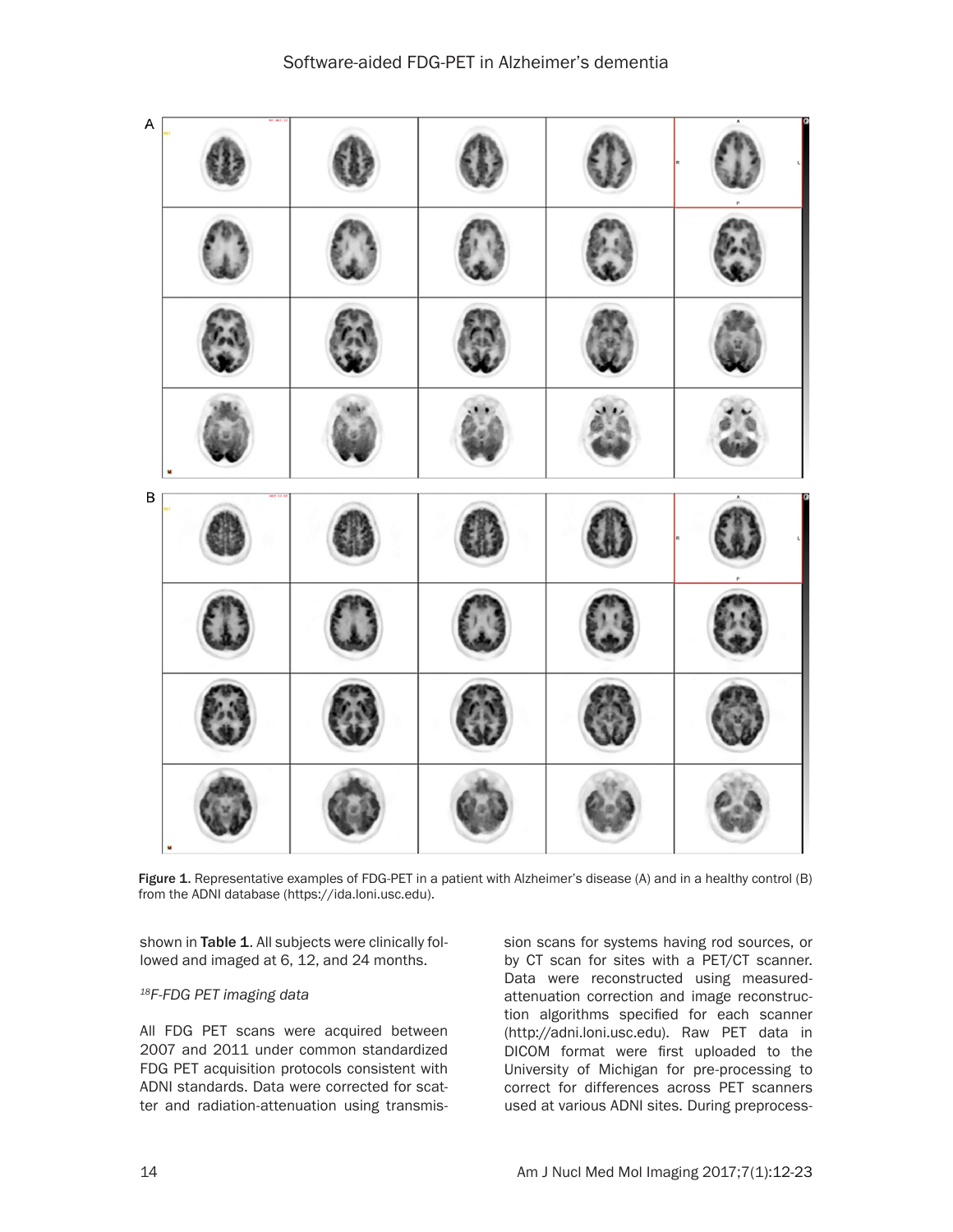Table 2. Sensitivity, specificity and accuracy for normal  $(1, 2 \text{ on the applied scale})$  vs. abnormal readings (5 on the applied scale) when comparing software-aided vs. manual readings in all three readers and averaged over all readers

|          | Sensitivity |        | <b>Specificity</b> |      |        | Accuracy        |       |        |          |
|----------|-------------|--------|--------------------|------|--------|-----------------|-------|--------|----------|
| Reader   | Auto        | Manual | <i>p</i> -value    | Auto | Manual | <i>p</i> -value | Auto  | Manual | p-value  |
| 1        | 0.90        | 0.75   |                    | 0.85 | 0.45   |                 | 0.875 | 0.600  |          |
| 2        | 1.00        | 0.80   |                    | 0.95 | 0.75   |                 | 0.975 | 0.775  |          |
| 3        | 0.90        | 0.95   |                    | 0.75 | 0.60   |                 | 0.825 | 0.775  |          |
| Combined | 0.933       | 0.833  | 0.047              | 0.85 | 0.60   | 0.0005          | 0.892 | 0.717  | < 0.0001 |

Table 3. Sensitivity, specificity and accuracy for absence (1, 2 on the applied scale) vs. presence (3, 4, 5 on the applied scale) of Alzheimer's disease when comparing software-aided vs. manual readings in all three readers and averaged over all readers

|                | Sensitivity |        |                 | Specificity |        |                 | Accuracy |        |         |
|----------------|-------------|--------|-----------------|-------------|--------|-----------------|----------|--------|---------|
| Reader         | Auto        | Manual | <i>p</i> -value | Auto        | Manual | <i>p</i> -value | Auto     | Manual | p-value |
| 1              | 0.45        | 0.65   |                 | 0.95        | 0.50   |                 | 0.70     | 0.575  |         |
| $\overline{2}$ | 0.85        | 0.70   |                 | 0.95        | 0.85   |                 | 0.90     | 0.775  |         |
| 3              | 0.85        | 0.85   |                 | 0.80        | 0.75   |                 | 0.825    | 0.80   |         |
| Combined       | 0.717       | 0.733  | 0.74            | 0.90        | 0.70   | 0.0008          | 0.808    | 0.717  | 0.0356  |

ing, first each of the five-minute emission frames acquired in every FDG scan were coregistered and then averaged to the first frame. The co-registered, averaged image was then reoriented to a common spatial orientation, such that the anterior-posterior axis of the subject ran parallel to the anterior commissureposterior commissure (AC-PC) line, and interpolated onto a uniform 60×160×96 voxel image grid, with 1.5 mm cubic voxels (http://adni.loni. usc.edu/methods/pet-analysis/pre-processing). Finally a subject-specific mask was applied for intensity normalization (where average in the mask was one). Further details regarding ADNI image acquisition and processing are described in Jagust et al [24].

## *Visual image interpretation*

Pre-processed ADNI images (co-registered, averaged, standardized image and voxel size) were downloaded from the ADNI LONI database in DICOM format (https://ida.loni.usc.edu). Three observers who were blinded to the diagnoses were selected as participants in this study. All three readers were highly experienced US board certified nuclear medicine and radiology physicians (25 years, 12 years and 6 years of experience). Before image interpretation, a 30-minute training session was provided to review the criteria for defining typical metabolic abnormalities for AD on FDG PET brain scans.

The following criteria were used for a visually positive diagnosis of AD: hypometabolism in the temporal and parietal lobes, the posterior cingulate gyrus and the precuneus, with relative sparing of the sensorimotor and primary visual cortices and cerebellum. The striatum and thalamus are also spared. Readers were reminded that in early stages the hypometabolism might appear asymmetric, however, as the disease progresses it will often become bilateral. Bilateral involvement is more common, however, there may still be some of the earlier asymmetry present. With more advanced disease frontal lobe deficits can be seen as well. Occasionally there may be frontal dominant disease where frontal deficits are more prominent than the parietotemporal deficits [12, 25-30].

Prior to actual interpretation sessions, FDG PET images of a healthy subject and an AD subject were shown in a standard three plane display as sample cases to highlight key differences between normal and AD brain scans (Figure 1). After the training session, PET images were presented to readers for visual interpretation in a conventional three plane display (axial, sagittal, and coronal) with a standard gray scale over the course of several weeks. Order of normal and AD images were randomized and presented by a non-observer who transcribed patient rankings into an excel spreadsheet. FDG PET images were visually classified using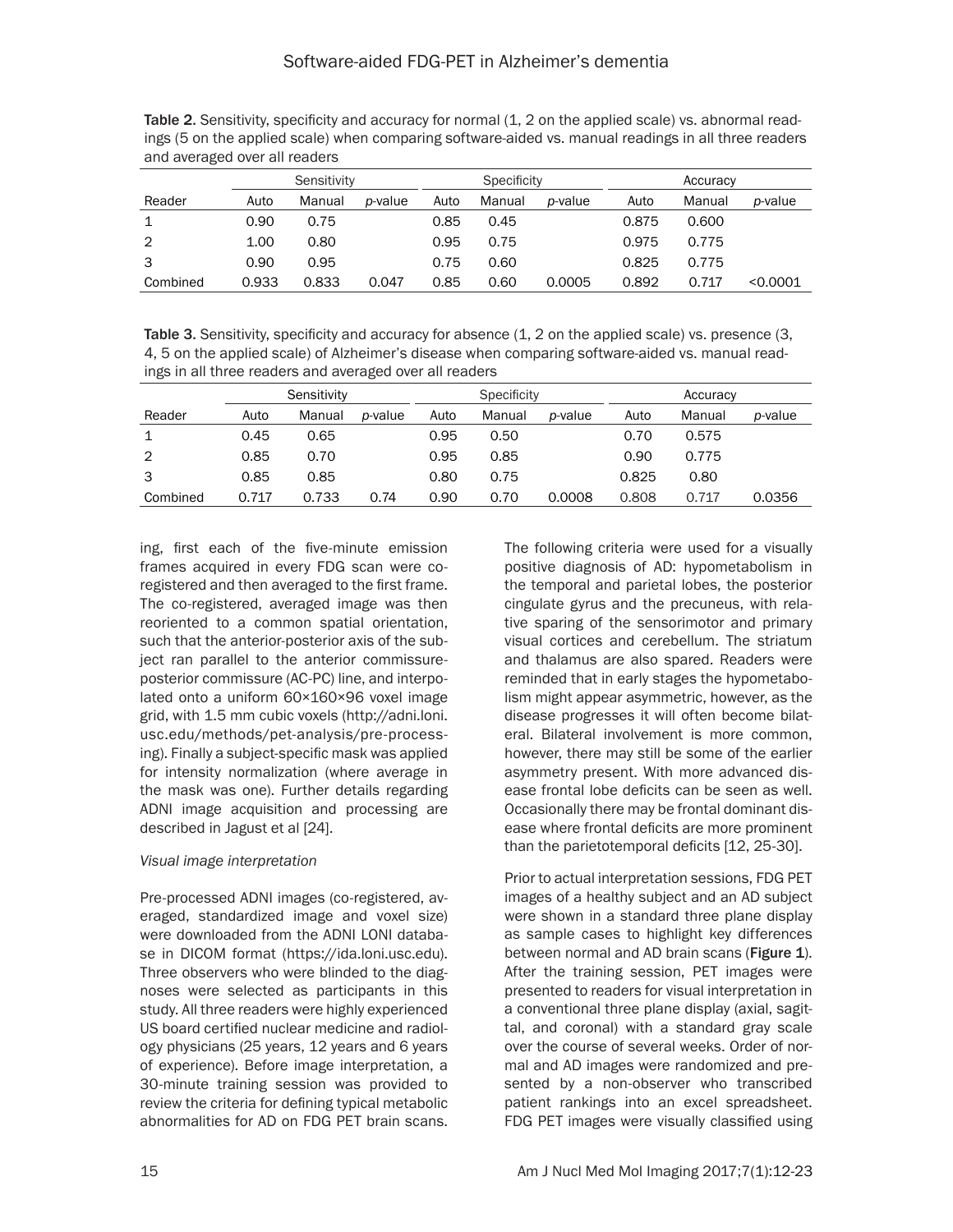Table 4. Area under the ROC curves for normal vs. abnormal readings when comparing software-aided vs. manual readings in all three readers and averaged over all readers

| Reader   | Auto  | Manual | P-value |
|----------|-------|--------|---------|
|          | 0.896 | 0.735  |         |
| 2        | 0.994 | 0.821  |         |
| З        | 0.895 | 0.833  |         |
| Combined | 0.978 | 0.841  | 0.0154  |

Table 5. Area under the ROC curves for absence vs. presence of Alzheimer's disease when comparing software-aided vs. manual readings in all three readers and averaged over all readers

| Reader        | Auto  | Manual | P-value |
|---------------|-------|--------|---------|
| 1             | 0.800 | 0.626  |         |
| $\mathcal{P}$ | 0.956 | 0.821  |         |
| 3             | 0.890 | 0.884  |         |
| Combined      | 0.943 | 0.814  | 0.0264  |
|               |       |        |         |

two rating scales: Normal/Abnormal and AD/No AD. Each reader rated each case on a scale from  $1 =$  definitely normal to  $5 =$  definitely abnormal, and on a scale from  $1 =$  definitely not AD to 5 = definitely AD. For the normal/abnormal scale, a 1 was considered "definitely normal", and a 2 was considered "probably normal". A score of 4 or 5 corresponded to "probably abnormal" and "definitely abnormal", respectively. For the AD/No AD scale rating, a 1 was considered "definitely not AD", and a 2 was considered "probably not AD". A score of 4 or 5 corresponded to "probably AD" and "definitely AD", respectively. For both rating systems a score of 3 was considered equivocal, and counted as positive for both scales. For the normal/abnormal scale this meant a 3 was counted as abnormal, and for the AD/No AD scale this meant a 3 counted as positive for presence of AD. The number of patients that were assigned to each score for Normal/Abnormal AD/No AD and can be observed in Table 6. Visual analysis was completed first for all subjects prior to beginning the quantitative analysis portion of the study.

#### *Aided image interpretation*

Following visual assessment, quantitative analysis was performed on the same set of 40 FDG

PET scans. A non-observer presented images to the three readers who were again asked to rate each case with the additional aid of quantification results generated by MIMneuro. Readers rated the images using the same two scales used for visual assessment (Normal/ Abnormal and AD/No AD). All FDG PET brains were first spatially normalized to a standard FDG PET brain template using a 9-parameter affine registration followed by a nonlinear landmark-based deformation. This registration allowed for comparisons to a normal database which had also been registered to the template. The normal database was comprised of 43 healthy controls between the ages of 41-80, with a mean age  $\pm$  SD of 63.8 $\pm$ 10 y. Both the normal comparison set and subject's brains were normalized to the mean activity of the whole brain, pons, and cerebellum before comparison. Statistical comparisons were made between the subject and the normal database for each voxel in the brain. Z scores were calculated from the normalized values for voxelbased analysis using the following formula:  $Z =$  $[mean_{\text{subinct}}\text{-}mean_{\text{normals}}]/SD_{\text{normals}}.$ 

Stereotactic surface projections (SSPs) were also utilized, providing an overview of cortical FDG uptake. SSPs are obtained by looking for the highest activity voxel along a vector perpendicular to the surface of the brain and projecting that voxel on to the surface [25]. Statistically significant differences were highlighted for all of the voxels in the brain on both the multi-planar reconstructed images and the SSPs. The differences were represented as z-scores or the number of standard deviations away from the mean. Voxels with z-scores <-1.65 were highlighted in a cool color scale on the subject's registered brain (Figure 2). A z-score cutoff of -1.65 using a one-tailed t-test corresponds to statistically significant difference from normal at the 0.05 significance level. Processed quantitative results displaying voxel Z scores and SSPs normalized to each reference region were saved into a session, which allowed the software to be restored to a given state (including display layout and quantitative voxel and SSP results) for a consistent presentation to each reader. Cases were re-randomized for the second time to minimize recall bias and presented to readers in the saved session format with the processed quantitative results.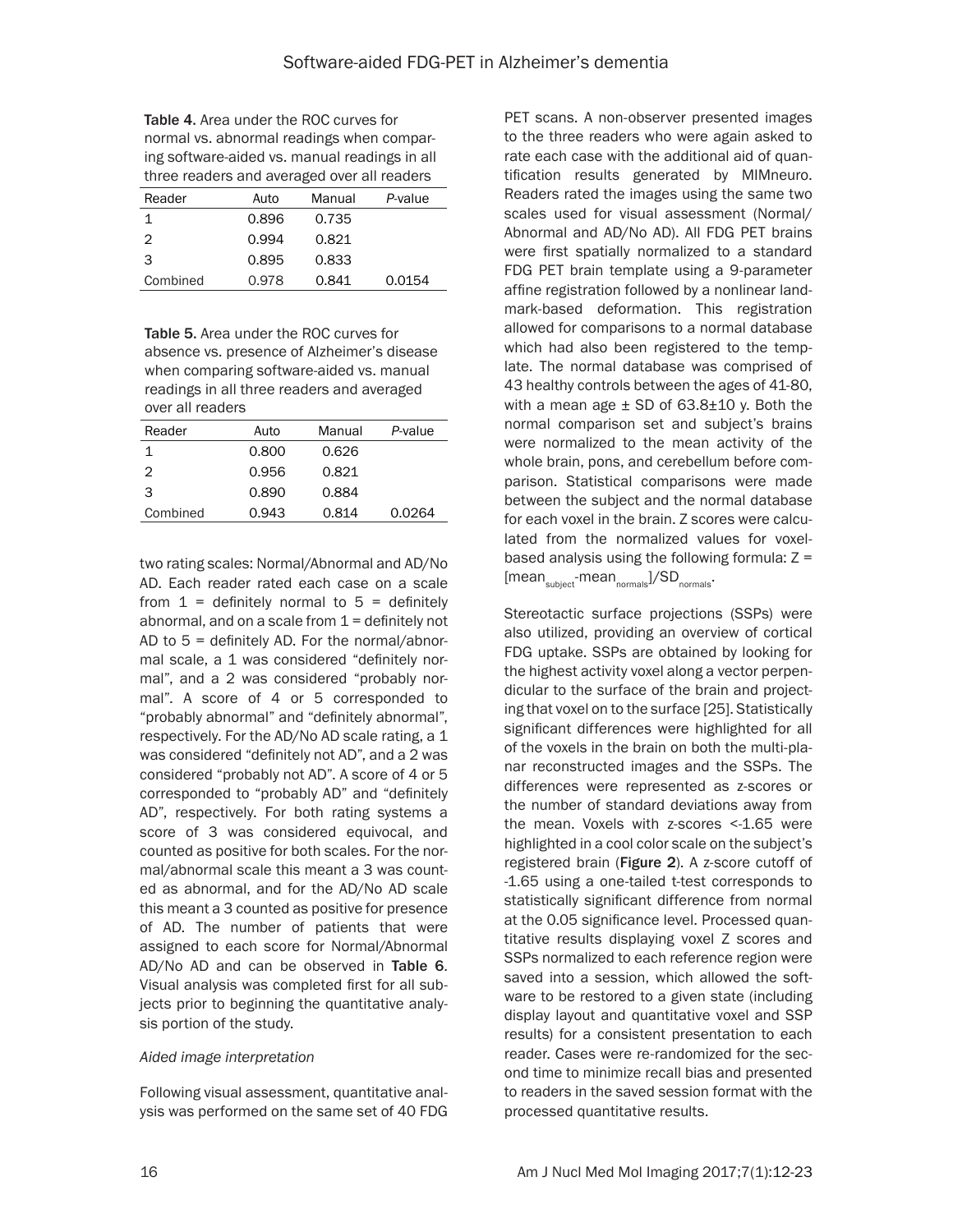Table 6. The distribution of scores for both normal/abnormal and presence of AD/absence AD parameters. A rating of 3 or higher was considered to be indicative of abnormal/presence of AD

|             |                                | Normal vs. abnormal |    | AD vs. no AD |        |    |  |
|-------------|--------------------------------|---------------------|----|--------------|--------|----|--|
|             | Reader Reader Reader<br>Reader |                     |    | Reader       | Reader |    |  |
|             |                                | 2                   | 3  |              | 2      | З  |  |
| Rating of 1 | 13                             | 18                  |    | 34           | 23     | 25 |  |
| Rating of 2 | 20                             | 20                  | 23 | 13           | 22     | 12 |  |
| Rating of 3 | 6                              | 1                   | 6  |              | 1      | 6  |  |
| Rating of 4 | 12                             | 14                  | 15 | 10           | 12     | 19 |  |
| Rating of 5 | 29                             | 27                  | 29 | 16           | 22     | 18 |  |

#### *Statistical analysis*

Accuracy of visual and aided readings were compared for the Normal/Abnormal scale, and also for the AD/No AD scale. Receiver operating characteristic (ROC) analysis was performed to determine diagnostic accuracy. ROC curves were estimated by method (visual, aided) for each scale (Normal/Abnormal and AD/No AD) for each reader, and using the average rating across the three readers. Nonparametric estimates of ROC curve areas were estimated and compared between methods using a non-parametric approach, implemented in the Proc Logistic procedure of SAS version 9.4 (SAS Institute, Inc., Cary, NC). A generalized estimating equations logistic regression model was used to compare sensitivity, specificity, and accuracy of aided vs. visual methods using data from all three readers where readings of 3 or higher on the 5-point scale were considered positive/abnormal, and readings of 1-2 were considered negative/normal.

#### **Results**

Representative example FDG-PET scans acquired from the ADNI database are shown for an AD patient and healthy control in Figure 1. SSPs with overlaid z-scores for a healthy control and AD patient using MIMneuro is demonstrated in Figure 2. The distribution of scores for both the visual and software-aided approaches is listed in Table 6.

#### *Sensitivity, specificity and accuracy for software-aided vs. manual readings*

When comparing the normal (1, 2 on the applied scale) vs. abnormal readings (3, 4, 5 on the applied scale) observed specificity and accuracy were consistently higher throughout all three readers when using the software-aided approach and observed sensitivity of the software-aided approach was higher for two out of three readers. When combining the results of all readers the sensitivity, specificity and accuracy increased when using the aided approach vs. the visual approach. Accuracy, specificity and sensitivity reached significance level for all three metrics (P =  $0.0466$ , P = 0.0005, P<0.0001 respectively). The results are listed in Table 2.

When comparing absence (1, 2 on the applied scale) vs. presence (3, 4,

5 on the applied scale) of AD observed specificity and accuracy were consistently higher for each of the three readers when using the software-aided approach. Observed sensitivity was higher in reader 2, equal in reader 3, and was lower in reader 1 when using the aided vs. the visual approach. When combining the results of all readers the specificity and accuracy were significantly increased ( $P = 0.0008$  and  $P =$ 0.0356) when using the software-aided approach vs. visual inspection alone. Sensitivities of the software-aided and visual approaches did not differ significantly (0.72 vs. 0.73  $P =$ 0.74). The results are listed in Table 3.

### *ROC curves for software-aided vs. manual readings*

For the ROC analyses using combined data from all three readers, the area under the ROC curve was higher when using software-aided vs. visual readings, both for normal vs. abnormal readings ( $P = 0.0154$ ), and for absence vs. presence of AD readings  $(P = 0.0264)$ . The results of each reader and combined are listed in Table 4 (normal vs. abnormal readings) and Table 5 (absence vs. presence readings of Alzheimer's disease). The ROC curve using the average of all three readers along with the ROC associated statistics comparing software-aided vs. visual readings is shown in Figure 3 for normal vs. abnormal readings and in Figure 4 for absence vs. presence readings of AD.

#### **Discussion**

In this study, we aimed to show the effect of a quantitative software-aided approach for the diagnosis of early stage AD with 18F FDG PET. The MIMneuro software-aided approach demonstrated an improvement of AD diagnostic specificity and accuracy while maintaining similar sensitivity compared to the qualitative visu-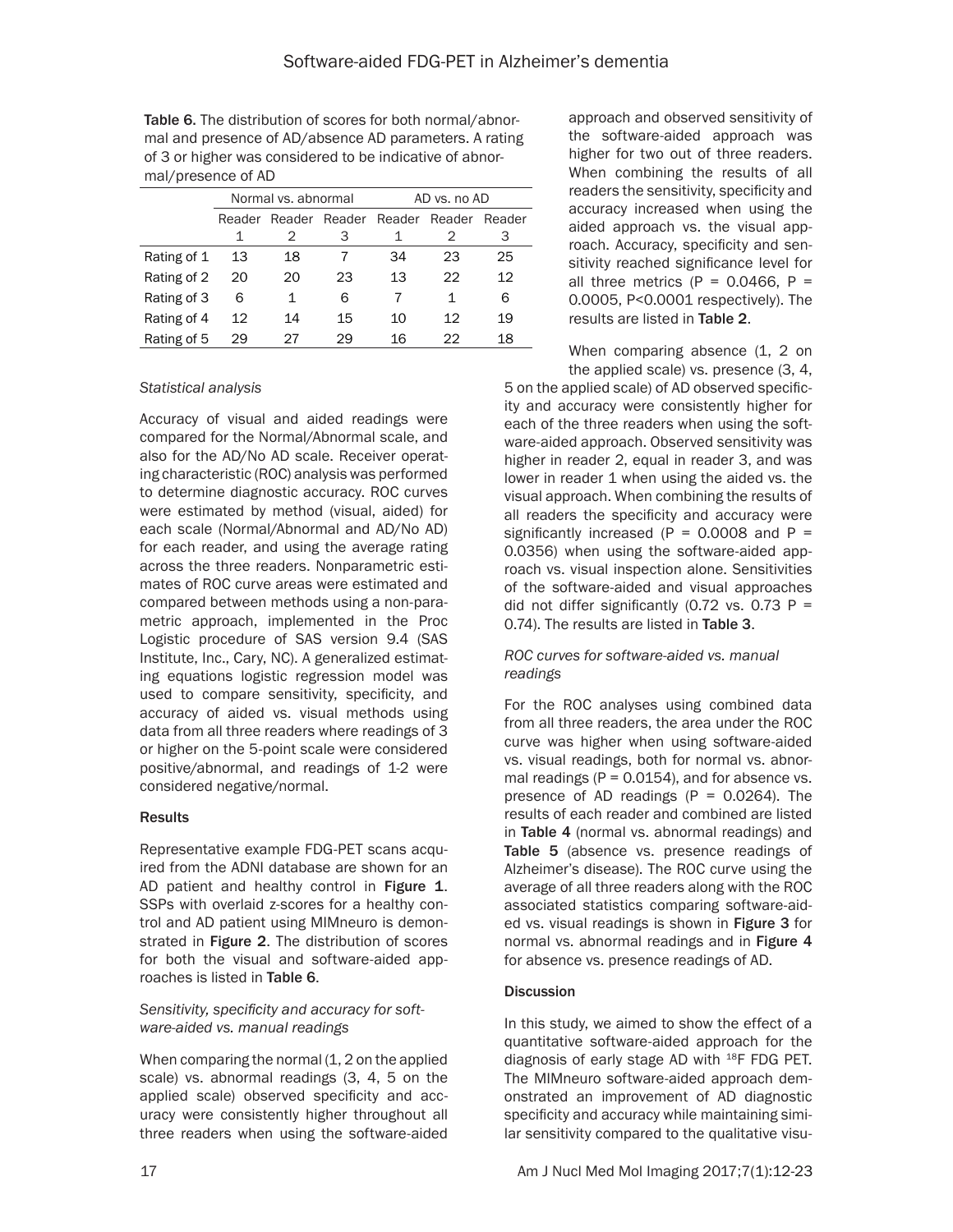

Figure 2. Stereotactic surface projections (SSPs) of a healthy control and Alzheimer's disease patient. Statistically significant areas of hypometabolism are highlighted in blue (z-score <-1.65). Note the pattern of hypometabolism is consistent with Alzheimer's disease in the second row.



Figure 3. ROC curve using the average of all three readers along with the ROC associated statistics comparing software-aided vs. visual readings for normal vs. abnormal readings.

al approach. Furthermore, the AUC ROC increased with statistical significance comparing the software-aided approach versus the manual assessment for the detection of both, abnormality and AD.

The subject selection in our study focused on patients with mild or questionable AD in the early disease stage. We wanted to focus on this population subtype for two reasons: 1) early



Figure 4. ROC curve using the average of all three readers along with the ROC associated statistics comparing software-aided vs. visual readings for absence vs. presence of Alzheimer's disease.

diagnosis of AD is important as treatment is most effective during early stages of the disease [31] and 2) early stage AD is more challenging to diagnose compared to moderate to late stage AD [25].

Due to the increasing number of therapeutic options, the early and accurate diagnosis of AD is playing an increasingly important role [32,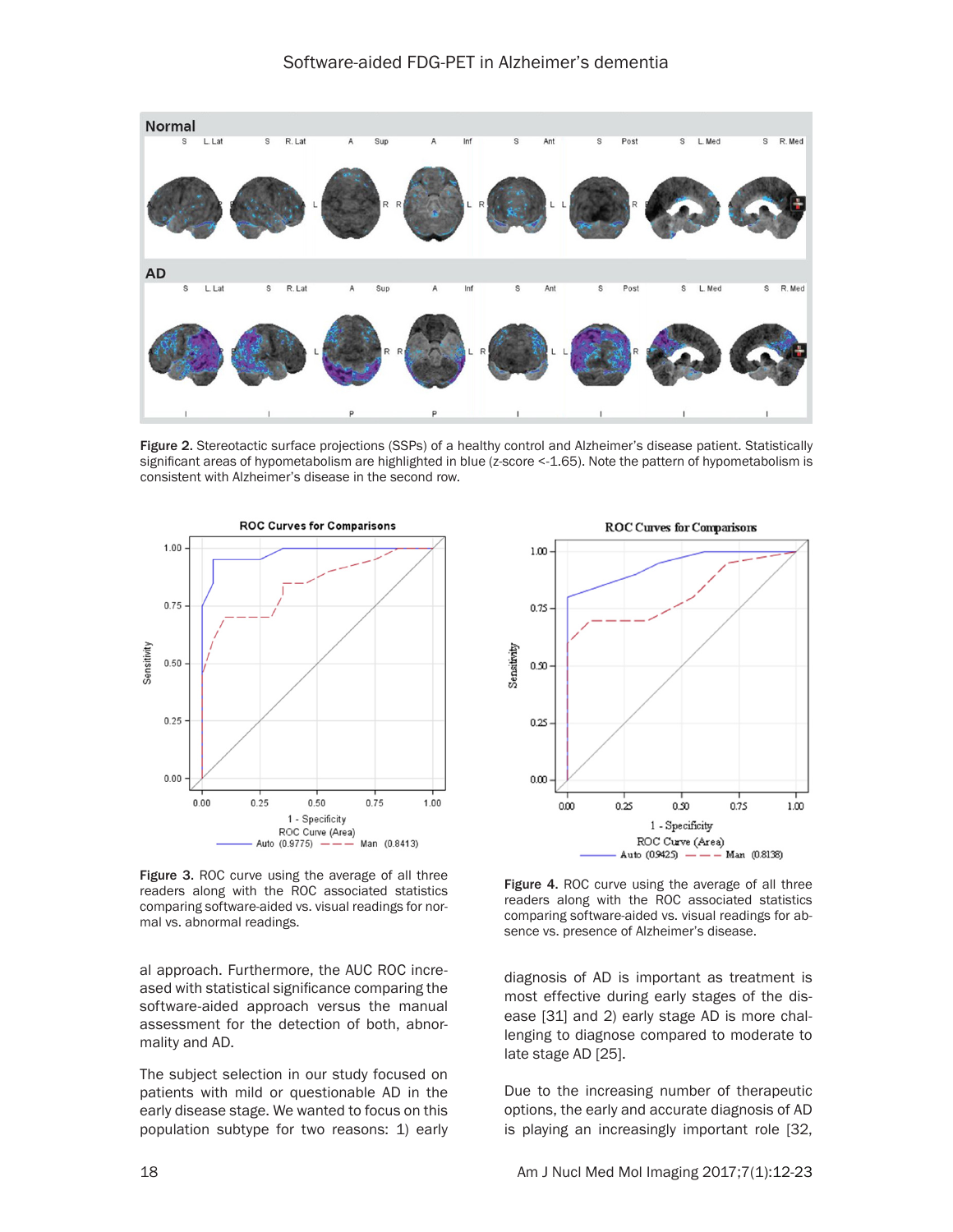33] as emphasized by the US Food and Drug Administration (FDA) and the European Medicines Agency (EMA) [34, 35]. The current clinical climate stresses the importance of having an effective approach to diagnose AD non-invasively at early stages.

The clinical diagnosis of AD without the aid of imaging may be challenging. Depression, aphasia, and apraxia can mimic clinical criteria of AD [36, 37]. This coupled with the difficulty of distinguishing normal age related memory loss and rapid memory deterioration in early stage AD increases the complexity of AD diagnosis [38]. <sup>18</sup>F FDG PET imaging has made advances in enabling the diagnosis of AD in patients with confounding mental conditions [39] and has shown good accuracy in the discrimination of probable AD patients from normal subjects (95% sensitivity and 100% specificity using voxel-based z-scores and stereotactic surface projections) [21].

The addition of a software aided approach alongside qualitative visual interpretation could significantly improve the current clinical diagnostic performance of early stage AD.

The use of quantitation to improve the diagnosis of AD using FDG PET has been studied previously. One study demonstrated that 3D-SSP could improve reader diagnostic accuracy in subjects with AD compared to standard transaxial section presentation of the FDG PET scan [25]. The benefit of 3D-SSP was attributed to readers only being presented with the surface of the brain, allowing them to interpret less information. This study included subjects with moderate to severe dementia (CDR 2.0 and 3.0) in addition to those with milder dementia (CDR of 0.5 or 1.0) which were used in our study. In another study it was shown that using regional cerebral blood flow reduction in posterior cingulate gyri and precunei on voxel-based 3D-SSP as diagnostic criteria [21] produced a diagnostic accuracy of greater than 85% for patients with mild AD (CDR score of 0.5) and that 3D-SSP was a feasible tool for aiding to the visual diagnosis of AD [26]. Contrary to our study, the authors used SPECT rather than <sup>18</sup>F FDG PET. In a study looking at the effect of a voxel-based 3D-SSP approach for both beginners and experts over visual analysis alone it was found that that 3D-SSP significantly improved diagnostic specificity in both begin-

ners (0.26 to 0.63) and experienced readers (0.56 to 0.87) without a significant decrease in sensitivity (0.83 to 0.82) [40]. This minimal decrease in sensitivity from the voxel based 3D-SSP approach corresponded to the change in sensitivity from the software-aided approach in our study (0.72 to 0.73  $P = 0.74$ ). In addition, the use of voxel-based 3D-SSP significantly improved the interpretative confidence for all readers compared to the visual approach.

Fully automated quantitative software approaches without reader input have shown improvements in terms of AD diagnostic accuracy compared to beginner readers [41, 42]. However, a previous study has shown that an automatic diagnostic system relying solely on voxel based parametric mapping without reader input produced significantly lower AD diagnostic sensitivity compared to experienced readers [43]. Nevertheless, one benefit of a software-aided approach is its ability to improve reader specificity, especially for readers who may overemphasize physiological minimal changes that are part of inter-subject variability [43]. Our study has shown that voxel based quantitative adjunct software improves early AD diagnostic specificity and accuracy while maintaining similar sensitivity for experienced readers, emphasizing the importance of a software aided approach with final assessment by reading physicians as opposed to a fully automatic approach.

Our study has several limitations including the confounding effect of senile brain atrophy, which mimics glucose hypometabolism seen in AD [44]. The minimal amount of metabolic and perfusion changes seen in both mild stages of late-onset AD and senile dementia may influence interpretation of PET images, especially for elderly patients [45-47]. The training session provided to readers before PET interpretation was aimed to reduce the confounding effect of brain atrophy, a challenge encountered during study readouts. In addition, our study included a limited sample of subjects, as only 20 subjects with mild AD were included along with 20 normal control subjects. Hence, the direct scope of our results and conclusion was limited to patients that exhibit mild, borderline AD. Nevertheless, the changes in diagnostic specificity and accuracy were statistically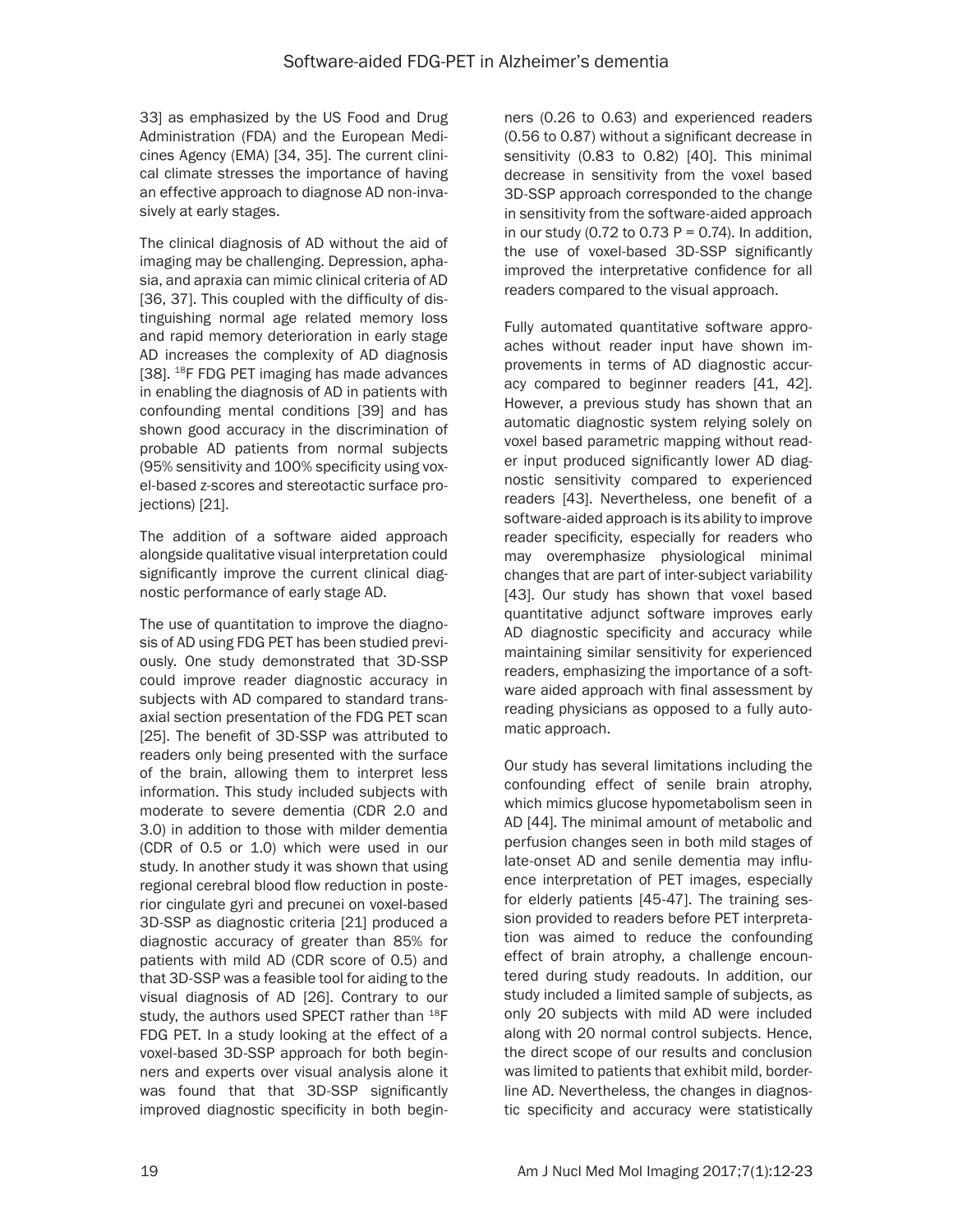significant despite the small sample size. Despite this limitation, the statistically significant results suggest that our software aided approach would be successful in aiding diagnosis of both moderate and severe AD. As AD progresses in severity the physiologic manifestations and hallmark metabolic changes become more pronounced. We hypothesize that software aided evaluation would continue to demonstrate statistically significant increases in diagnostic capability, though as the physiologic derangements become more pronounced the magnitude of effect may decrease compared to the values we achieved with mild AD. Furthermore, the diagnosis of AD for the study subjects was determined by clinical criteria rather than the gold standard histopathology. This may impact the diagnostic accuracy of both approaches in the study, as the true presence of AD in each subject was not determined. However, the long clinical follow-up and imaging at 6, 12, and 24 months strengthened our assessment of the clinical diagnosis as well as positive amyloid scans for the AD subjects and negative amyloid scans for the controls. In addition, reader 1 (our most experienced reader) had a twenty percent increase in sensitivity of presence/absence of AD when switching from software-aided to manual approach. The accuracy, sensitivity, and specificity of reader 1 with quantitative software guidance for normal/ abnormal reading were very high (0.875, 0.90, and 0.85, respectively). Hence, it may be that this increase in sensitivity of AD diagnosis was due to the reader attributing atrophy related changes seen on quantitative analysis to causes other than AD. Furthermore, our study utilized two parameters, normal/abnormal and presence of AD/absence of AD, to evaluate each <sup>18</sup>F FDG PET scan. This was done to address that the ADNI database has classified subjects based on clinical evaluation-which has been shown to potentially include subjects with glucose metabolism patterns more consistent with FTD or Lewy Body Dementia (LBD) as AD [48]. Although our subject selection criteria require a positive amyloid scan for mild AD subjects, LBD subjects may also present with a positive amyloid scan. Therefore, we used an additional parameter of normal vs. abnormal pattern of metabolism to include scans that indicate an abnormal pattern of metabolism without expressing a pattern consistent with AD. Finally, our study considered a score 3 on a

5 point scale to be indicative of an abnormal finding/presence of AD. This is an equivocal and subjective decision as it may also be interpreted as normal/absence of AD or an indeterminate outcome. However, scores of 3 out of 5 represented less than 10% of total reads and thus did not play a role in determining the results of our study.

For future studies, additional quantitative metrics could be used including region-based analysis to assess characteristic regional hypometabolism, which could further aid diagnostic performance. Furthermore, a comparison of diagnostic effectiveness of voxel SSP and voxel transaxial section quantitative approaches could further highlight the effect of 3D projections of the brain surface, as previously mentioned [25]. Finally, our study indicated that quantitative software-aided improved diagnostic accuracy of abnormality and AD in comparison to the manual approach. At the same time, it would be of interest to further investigate the potential diagnostic benefit of a dual-read approach that incorporates a preliminary manual read followed by a software-aided diagnosis.

## **Conclusion**

The quantitative software-aided approach appears to improve the performance of <sup>18</sup>F FDG PET for the diagnosis of mild AD. The softwareaided approach improves the diagnostic accuracy and specificity of mild AD while maintaining a similar level of sensitivity. Quantitative voxel based software may be helpful for experienced 18F FDG PET readers analyzing early onset AD.

## Acknowledgements

Data collection and sharing for this project was funded by the Alzheimer's Disease Neuroimaging Initiative (ADNI) (National Institutes of Health Grant U01 AG024904) and DOD ADNI (Department of Defense award number W81XWH-12-2-0012). ADNI is funded by the National Institute on Aging, the National Institute of Biomedical Imaging and Bioengineering, and through generous contributions from the following: AbbVie, Alzheimer's Association; Alzheimer's Drug Discovery Foundation; Araclon Biotech; BioClinica, Inc.; Biogen; Bristol-Myers Squibb Company; CereSpir, Inc.;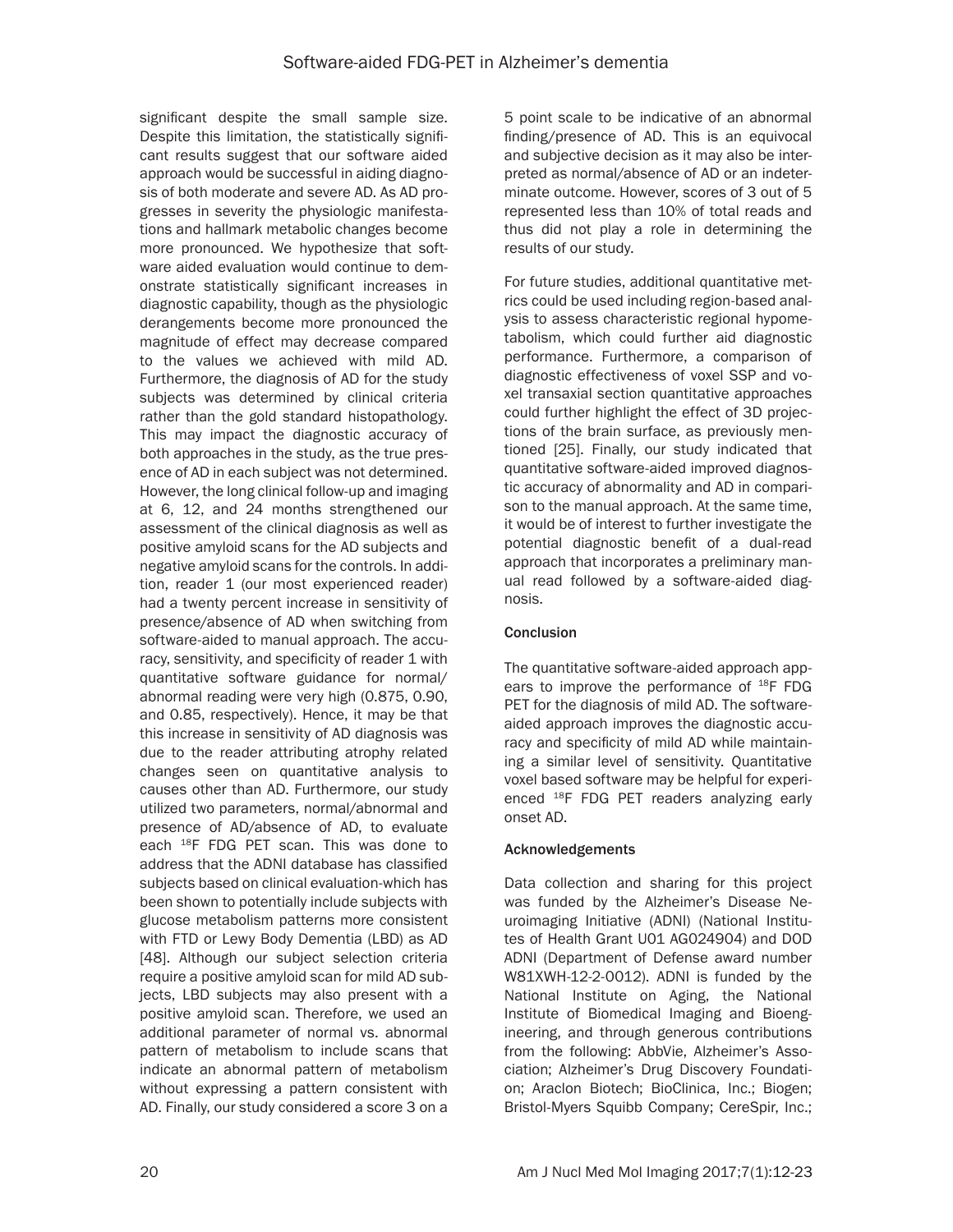Eisai Inc.; Elan Pharmaceuticals, Inc.; Eli Lilly and Company; Eurolmmun; F. Hoffmann-La Roche Ltd and its affiliated company Genentech, Inc.; Fujirebio; GE Healthcare; IXICO Ltd.; Janssen Alzheimer Immunotherapy Research & Development, LLC.; Johnson & Johnson Pharmaceutical Research & Development LLC.; Lumosity; Lundbeck; Merck & Co., Inc.; Meso Scale Diagnostics, LLC.; NeuroRx Research; Neurotrack Technologies; Novartis Pharmaceuticals Corporation; Pfizer Inc.; Piramal Imaging; Servier; Takeda Pharmaceutical Company; and Transition Therapeutics. The Canadian Institutes of Health Research is providing funds to support ADNI clinical sites in Canada. Private sector contributions are facilitated by the Foundation for the National Institutes of Health (www.fnih.org). The grantee organization is the Northern California Institute for Research and Education, and the study is coordinated by the Alzheimer's Disease Cooperative Study at the University of California, San Diego. ADNI data are disseminated by the Laboratory for Neuro Imaging at the University of Southern California.

## Disclosure of conflict of interest

This study was investigator initiated and supported by MIM Software Inc. Peter Faulhaber is consultant for MIM Software Inc. Peter Faulhaber is speaker for Philips Healthcare and has research grants from Philips Healthcare. Aaron Nelson has part ownership and is an employee of MIM Software Inc. Sara Pirozzi is an employee of MIM Software Inc.

#### Authors' contribution

\*Data used in preparation of this article were obtained from the Alzheimer's Disease Neuroimaging Initiative (ADNI) database (adni. loni.ucla.edu). As such, the investigators within the ADNI contributed to the design and implementation of ADNI and/or provided data but did not participate in analysis or writing of this report. A complete listing of ADNI investigators can be found at: http://adni.loni.usc.edu/wpcontent/uploads/how\_to\_apply/ADNI\_Acknowledgement\_List.pdf.

Address correspondence to: Peter Faulhaber, Department of Radiology, University Hospitals Cleveland Medical Center, Case Western Reserve University, 11100 Euclid Avenue, 44106, Cleveland, OH, USA. Tel: 216-844-8140; Fax: 216-844-3106; E-mail: [peter.faulhaber@uhhospitals.org](mailto:peter.faulhaber@uhhospitals.org)

#### References

- [1] Hebert LE, Beckett LA, Scherr PA and Evans DA. Annual incidence of Alzheimer disease in the United States projected to the years 2000 through 2050. Alzheimer Dis Assoc Disord 2001; 15: 169-173.
- [2] Albert MS, DeKosky ST, Dickson D, Dubois B, Feldman HH, Fox NC, Gamst A, Holtzman DM, Jagust WJ, Petersen RC, Snyder PJ, Carrillo MC, Thies B and Phelps CH. The diagnosis of mild cognitive impairment due to Alzheimer's disease: recommendations from the National institute on Aging-Alzheimer's association workgroups on diagnostic guidelines for Alzheimer's disease. Alzheimers Dement 2011; 7: 270-279.
- [3] Lin JS, O'Connor E, Rossom RC, Perdue LA and Eckstrom E. Screening for cognitive impairment in older adults: a systematic review for the U.S. Preventive services task force. Ann Intern Med 2013; 159: 601-612.
- [4] Folstein MF, Folstein SE and McHugh PR. "Mini-mental state". A practical method for grading the cognitive state of patients for the clinician. J Psychiatr Res 1975; 12: 189-198.
- [5] Mitchell AJ. A meta-analysis of the accuracy of the mini-mental state examination in the detection of dementia and mild cognitive impairment. J Psychiatr Res 2009; 43: 411-431.
- [6] Mungas D, Marshall SC, Weldon M, Haan M and Reed BR. Age and education correction of mini-mental state examination for english and Spanish-speaking elderly. Neurology 1996; 46: 700-706.
- [7] Brown RK, Bohnen NI, Wong KK, Minoshima S and Frey KA. Brain PET in suspected dementia: patterns of altered FDG metabolism. Radiographics 2014; 34: 684-701.
- [8] Mehta L and Thomas S. The role of PET in dementia diagnosis and treatment. Appl Radiol 2012; 41: 8.
- [9] Kershah S, Partovi S, Traughber BJ, Muzic RF Jr, Schluchter MD, O'Donnell JK and Faulhaber P. Comparison of standardized uptake values in normal structures between PET/CT and PET/MRI in an oncology patient population. Mol Imaging Biol 2013; 15: 776-785.
- [10] Shivamurthy VK, Tahari AK, Marcus C and Subramaniam RM. Brain FDG PET and the diagnosis of dementia. AJR Am J Roentgenol 2015; 204: W76-85.
- [11] McKhann GM, Knopman DS, Chertkow H, Hyman BT, Jack CR Jr, Kawas CH, Klunk WE, Koroshetz WJ, Manly JJ, Mayeux R, Mohs RC, Morris JC, Rossor MN, Scheltens P, Carrillo MC,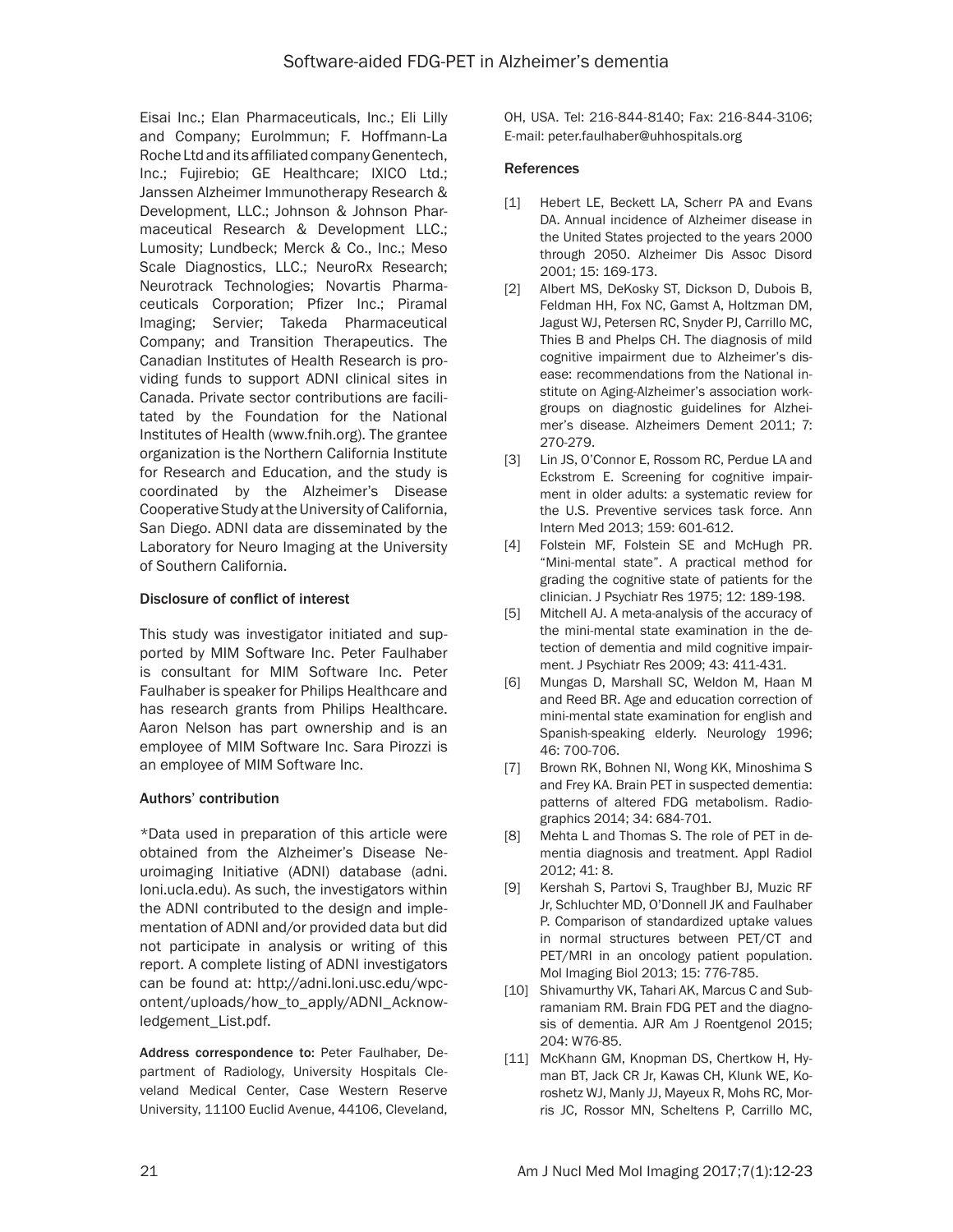Thies B, Weintraub S and Phelps CH. The diagnosis of dementia due to Alzheimer's disease: recommendations from the National institute on Aging-Alzheimer's association workgroups on diagnostic guidelines for Alzheimer's disease. Alzheimers Dement 2011; 7: 263-269.

- [12] Minoshima S, Foster NL and Kuhl DE. Posterior cingulate cortex in Alzheimer's disease. Lancet 1994; 344: 895.
- [13] Herholz K. FDG PET and differential diagnosis of dementia. Alzheimer Dis Assoc Disord 1995;  $9.6 - 16$
- [14] Hirono N, Mori E, Ishii K, Ikejiri Y, Imamura T, Shimomura T, Hashimoto M, Yamashita H and Sasaki M. Frontal lobe hypometabolism and depression in Alzheimer's disease. Neurol 1998; 50: 380-383.
- [15] Oshima E, Terada S, Sato S, Ikeda C, Oda K, Inoue S, Kawada K, Yokota O and Uchitomi Y. Left frontal lobe hypoperfusion and depressive symptoms in Alzheimer's disease patients taking cholinesterase inhibitors. Psychiatry Res 2014; 224: 319-323.
- [16] Minoshima S, Giordani B, Berent S, Frey KA, Foster NL and Kuhl DE. Metabolic reduction in the posterior cingulate cortex in very early Alzheimer's disease. Ann Neurol 1997; 42: 85-  $94.$
- [17] Silverman DH, Small GW, Chang CY, Lu CS, Kung De Aburto MA, Chen W, Czernin J, Rapoport SI, Pietrini P, Alexander GE, Schapiro MB, Jagust WJ, Hoffman JM, Welsh-Bohmer KA, Alavi A, Clark CM, Salmon E, de Leon MJ, Mielke R, Cummings JL, Kowell AP, Gambhir SS, Hoh CK and Phelps ME. Positron emission tomography in evaluation of dementia: regional brain metabolism and long-term outcome. JAMA 2001; 286: 2120-2127.
- [18] Reiman EM, Chen K, Alexander GE, Caselli RJ, Bandy D, Osborne D, Saunders AM and Hardy J. Correlations between apolipoprotein E epsilon4 gene dose and brain-imaging measurements of regional hypometabolism. Proc Natl Acad Sci U S A 2005; 102: 8299-8302.
- [19] Bloudek LM, Spackman DE, Blankenburg M and Sullivan SD. Review and meta-analysis of biomarkers and diagnostic imaging in Alzheimer's disease. J Alzheimers Dis 2011; 26: 627- 645.
- [20] Mosconi L, Tsui WH, Herholz K, Pupi A, Drzezga A, Lucignani G, Reiman EM, Holthoff V, Kalbe E, Sorbi S, Diehl-Schmid J, Perneczky R, Clerici F, Caselli R, Beuthien-Baumann B, Kurz A, Minoshima S and de Leon MJ. Multicenter standardized <sup>18</sup>F-FDG PET diagnosis of mild cognitive impairment, Alzheimer's disease, and other dementias. J Nucl Med 2008; 49: 390-398.
- [21] Minoshima S, Frey KA, Koeppe RA, Foster NL and Kuhl DE. A diagnostic approach in Alzheimer's disease using three-dimensional stereotactic surface projections of fluorine-18-FDG PET. J Nucl Med 1995; 36: 1238- 1248.
- [22] Signorini M, Paulesu E, Friston K, Perani D, Colleluori A, Lucignani G, Grassi F, Bettinardi V, Frackowiak R and Fazio F. Rapid assessment of regional cerebral metabolic abnormalities in single subjects with quantitative and nonquantitative [18F] FDG PET: a clinical validation of statistical parametric mapping. Neuroimage 1999; 9: 63-80.
- [23] Herholz K, Salmon E, Perani D, Baron JC, Holthoff V, Frolich L, Schonknecht P, Ito K, Mielke R, Kalbe E, Zundorf G, Delbeuck X, Pelati O, Anchisi D, Fazio F, Kerrouche N, Desgranges B, Eustache F, Beuthien-Baumann B, Menzel C, Schroder J, Kato T, Arahata Y, Henze M and Heiss WD. Discrimination between Alzheimer dementia and controls by automated analysis of multicenter FDG PET. Neuroimage 2002; 17: 302-316.
- [24] Jagust WJ, Bandy D, Chen K, Foster NL, Landau SM, Mathis CA, Price JC, Reiman EM, Skovronsky D, Koeppe RA; Alzheimer's Disease Neuroimaging Initiative. The Alzheimer's disease neuroimaging initiative positron emission tomography core. Alzheimers Dement 2010; 6: 221-229.
- [25] Burdette JH, Minoshima S, Vander Borght T, Tran DD and Kuhl DE. Alzheimer disease: improved visual interpretation of PET images by using three-dimensional stereotaxic surface projections. Radiology 1996; 198: 837-843.
- [26] Imabayashi E, Matsuda H, Asada T, Ohnishi T, Sakamoto S, Nakano S and Inoue T. Superiority of 3-dimensional stereotactic surface projection analysis over visual inspection in discrimination of patients with very early Alzheimer's disease from controls using brain perfusion SPECT. J Nucl Med 2004; 45: 1450- 1457.
- [27] Kuhl D. Imaging local brain function with emission computed tomography. Radiology 1984; 150: 625-631.
- [28] Foster NL, Chase TN, Mansi L, Brooks R, Fedio P, Patronas NJ and Di Chiro G. Cortical abnormalities in Alzheimer's disease. Ann Neurol 1984; 16: 649-654.
- [29] Mielke R, Schröder R, Fink G, Kessler J, Herholz K and Heiss WD. Regional cerebral glucose metabolism and postmortem pathology in Alzheimer's disease. Acta Neuropathol 1996; 91: 174-179.
- [30] Womack KB, Diaz-Arrastia R, Aizenstein HJ, Arnold SE, Barbas NR, Boeve BF, Clark CM, De-Carli CS, Jagust WJ and Leverenz JB. Temporo-